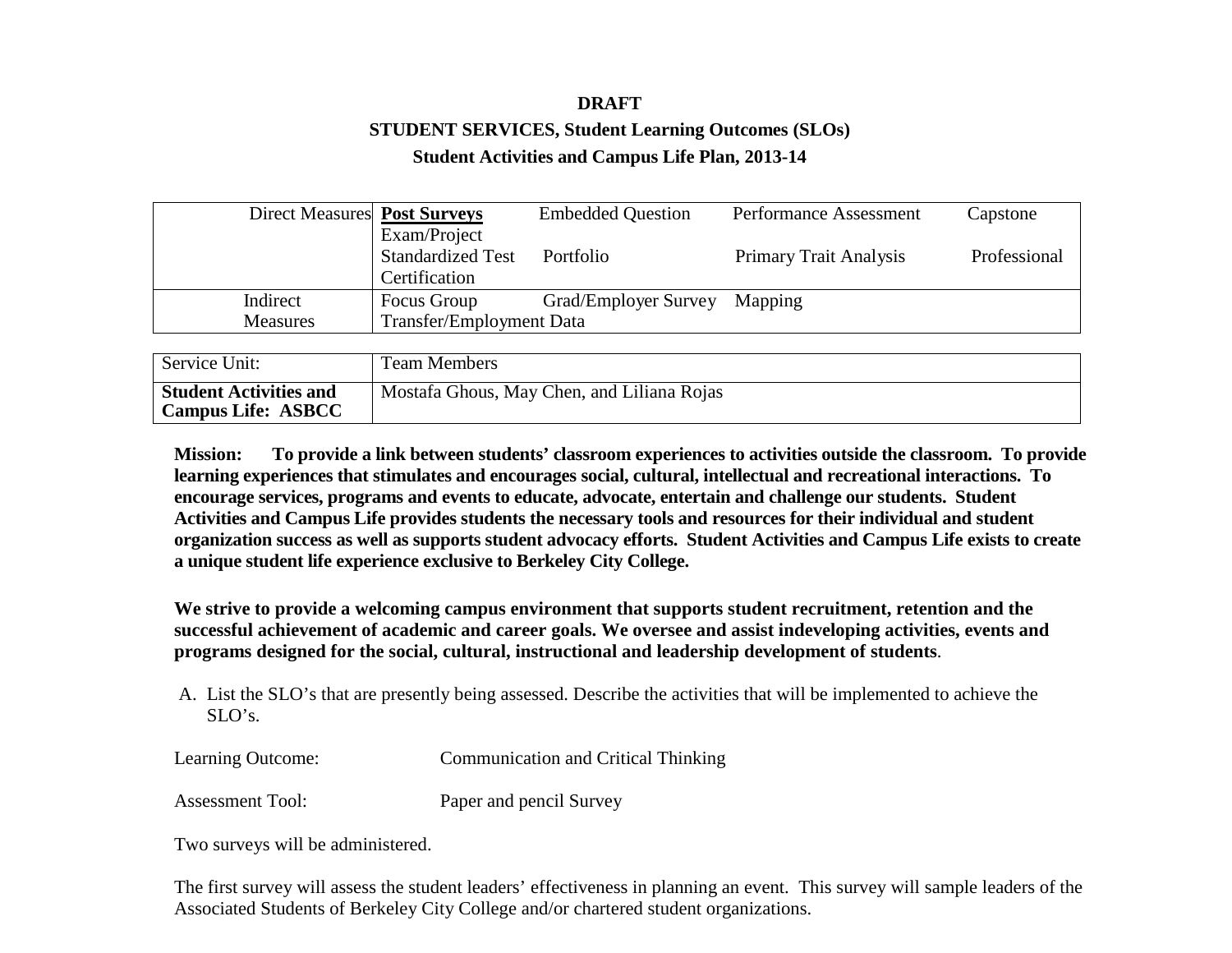The second survey will assess the effectualness of the message of the event to the participants. The survey will sample the event participants.

#### **Activities:**

- 1. Develop and train student leaders in planning and implementing events effectively
- 2. Implement events
- 3. Administer surveys at the end of the event to student leaders and event participants
- 4. Review, analyze, and report survey results.
- 5. Identify resources, e.g., human, community resources, private industries, public sectors to implement strategies for improvement.
- 6. SLOs will be integrated into Unit Plan and Program Plan. Assessment results will be based upon when developing new plans.

### B. **What additional student learning outcomes should be considered to demonstrate what your student should know and/or be able to do as a consequence of the service provided by your unit?**

Additional student learning outcomes may be identified and considered after the first year SLOs cycle.

## C. **Future goals and methods of assessment of the program, including student learning outcomes.**

Increase further understanding of the roles and responsibilities of each student leader within their respective organization at they relate to event planning.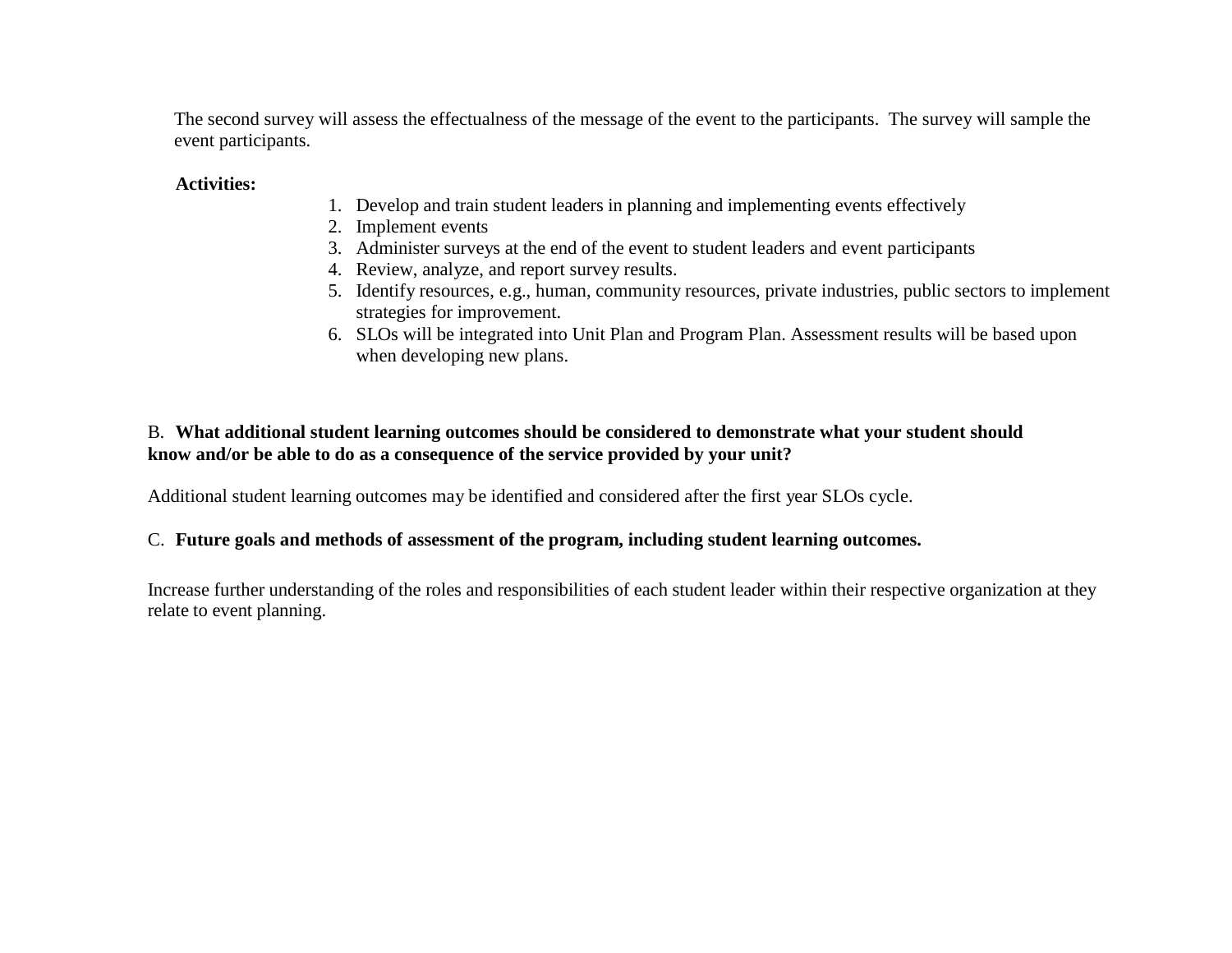| <b>Program/Service</b>           | <b>Assessment Methods and</b>  | <b>Assessment Results</b>                        | <b>Response Plan</b>                                |
|----------------------------------|--------------------------------|--------------------------------------------------|-----------------------------------------------------|
| <b>Student Learning Outcomes</b> | <b>Criteria</b>                | (1) Who will write the report?                   | (1) Since dialogue is important                     |
| (1) Service outcomes reflect     | $(1)$ Which outcome(s) will be | (2) When will the study                          | to the SLO Assessment, list                         |
| how the service contributes to   | assessed? (2) Who will be      | conducted? (3) What are the                      | who will discuss the                                |
| student learning. (2) The        | assessed? (3) What is the      | results?                                         | assessment results. (2) When                        |
| outcome should be stated using   | assessment method and criteria |                                                  | will the discussion take place?                     |
| a measurable verb (Bloom's       | for success? (4) When will the |                                                  | (3) What changes will be made                       |
| Taxonomy) with enough detail     | assessment take place? (5)     |                                                  | to the outcome statement(s), the                    |
| to clarify the service           | Describe the research design   |                                                  | assessment tool or service                          |
| requirements. (3) The outcome    | and analysis plans.            |                                                  | plans?                                              |
| should describe the context for  |                                |                                                  |                                                     |
| display of the newly learned     |                                |                                                  |                                                     |
| skill or behavior.               |                                |                                                  |                                                     |
|                                  | 1. Outcomes: One (1) out       | Director of Student<br>$1_{\cdot}$               |                                                     |
| Communication and<br>$1_{-}$     | of the seven (7) BCC           | <b>Activities and Campus</b>                     | Director of Student<br>$1_{-}$                      |
| <b>Critical Thinking</b>         | <b>Institutional Outcomes:</b> | Life, Mostafa Ghous                              | <b>Activities and Campus</b>                        |
|                                  | Communication and              | will be the main writer                          | Life, Mostafa Ghous                                 |
| <b>SLO</b> : Student leaders, in | <b>Critical Thinking</b>       | of the draft report based                        | and May Chen.                                       |
| collaboration with their         | will be assessed. See          | upon feedbacks from all                          |                                                     |
| respective organization          | Survey below.TBA               | constituency groups, May                         | Report will also be                                 |
| members such as student          |                                | Chen will review and                             | presented to students                               |
| government, clubs and/or         | Participants: Student<br>2.    | finalize the report.                             | faculty, student success<br>programs and the campus |
| campus departments will plan,    | leaders and event              |                                                  | life staff.                                         |
| develop and implement            | participants                   | The study will be<br>2.<br>conducted Spring 2014 |                                                     |
| meaningful student activities    |                                | semester.                                        |                                                     |
| that promote and educate the     | 3. Assessment methods:         |                                                  | The discussion of survey<br>2.                      |
| community of the                 | Two surveys will be            | The results will be<br>3.                        | findings will take place                            |
| organizations' mission.          | administered.                  | collected from data                              | after a draft report has                            |
|                                  |                                | gathered through the                             | been prepared and before                            |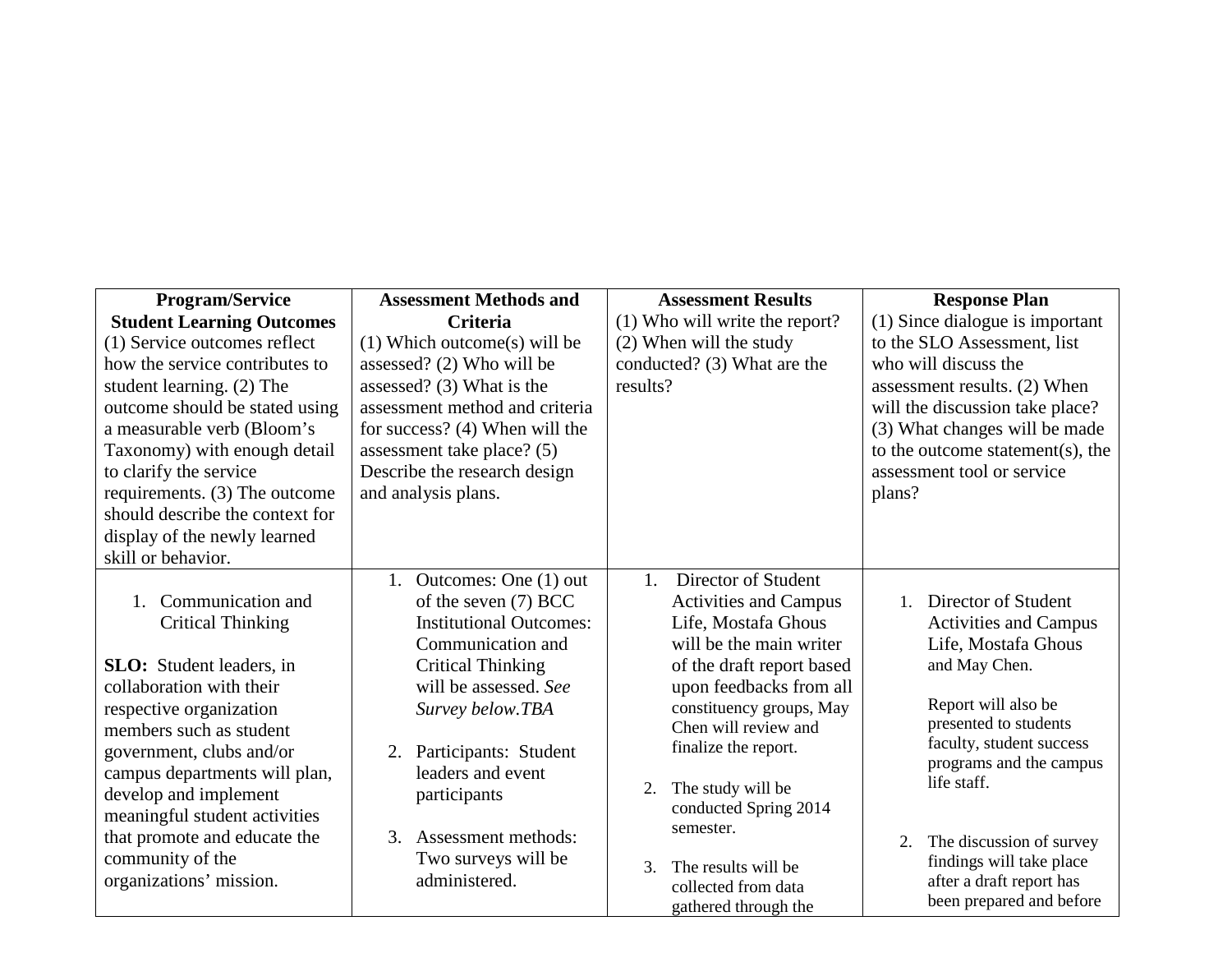| The first survey will                            | survey. | the report is finalized.                          |
|--------------------------------------------------|---------|---------------------------------------------------|
| assess the student                               |         |                                                   |
| leader's effectiveness in                        |         | The assessment tool is the<br>3.                  |
| planning the event.                              |         | survey (shown below).                             |
| This survey will sample                          |         | Service improvement                               |
| members of the                                   |         | plans will be developed<br>through SLO assessment |
| <b>Associated Students of</b>                    |         | improvement, Unit Plan,                           |
| <b>Berkeley City College</b>                     |         | and Program Plan                                  |
| and/or student                                   |         | processes.                                        |
| organization members.                            |         |                                                   |
|                                                  |         |                                                   |
| The second survey will                           |         |                                                   |
| assess the effectualness                         |         |                                                   |
| of the message of the                            |         |                                                   |
| event to the                                     |         |                                                   |
| participants. The                                |         |                                                   |
| survey will sample the                           |         |                                                   |
| event participants.                              |         |                                                   |
|                                                  |         |                                                   |
| Criteria for Success:                            |         |                                                   |
| Success will be                                  |         |                                                   |
| measured based upon                              |         |                                                   |
| students' performance.                           |         |                                                   |
| We anticipate survey                             |         |                                                   |
| results will indicate                            |         |                                                   |
| higher level of                                  |         |                                                   |
| Communication and                                |         |                                                   |
| <b>Critical Thinking</b>                         |         |                                                   |
| Competency.                                      |         |                                                   |
|                                                  |         |                                                   |
| The first and second<br>4.                       |         |                                                   |
| survey will be                                   |         |                                                   |
| administered after the                           |         |                                                   |
| event is completed.                              |         |                                                   |
|                                                  |         |                                                   |
| The survey will be<br>5.                         |         |                                                   |
| conducted at end of each                         |         |                                                   |
| event during the Spring                          |         |                                                   |
| semester. Based upon<br>survey findings, program |         |                                                   |
|                                                  |         |                                                   |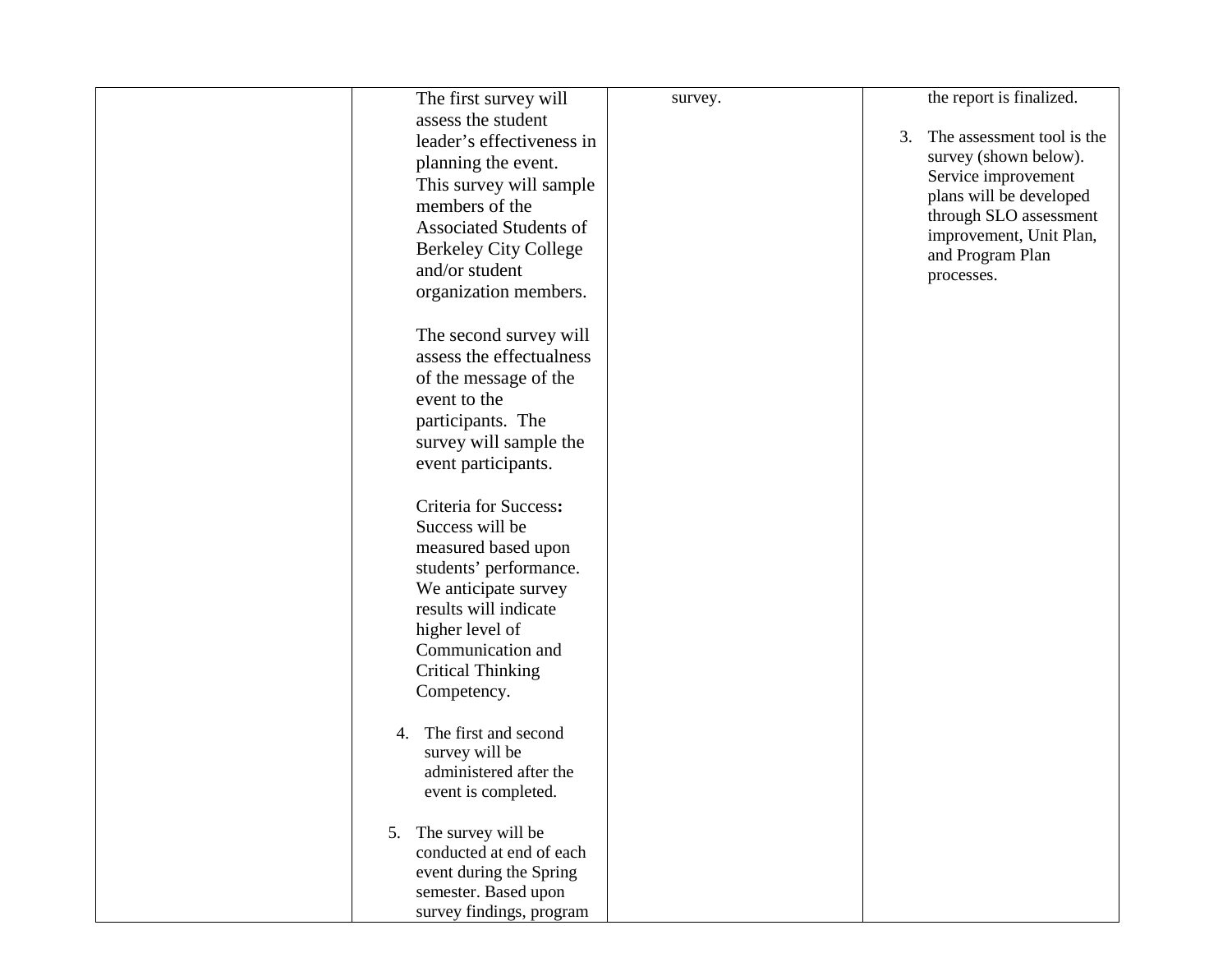| improvements and/or<br>changes will be discussed<br>and implemented for the<br>future. |  |
|----------------------------------------------------------------------------------------|--|
|                                                                                        |  |